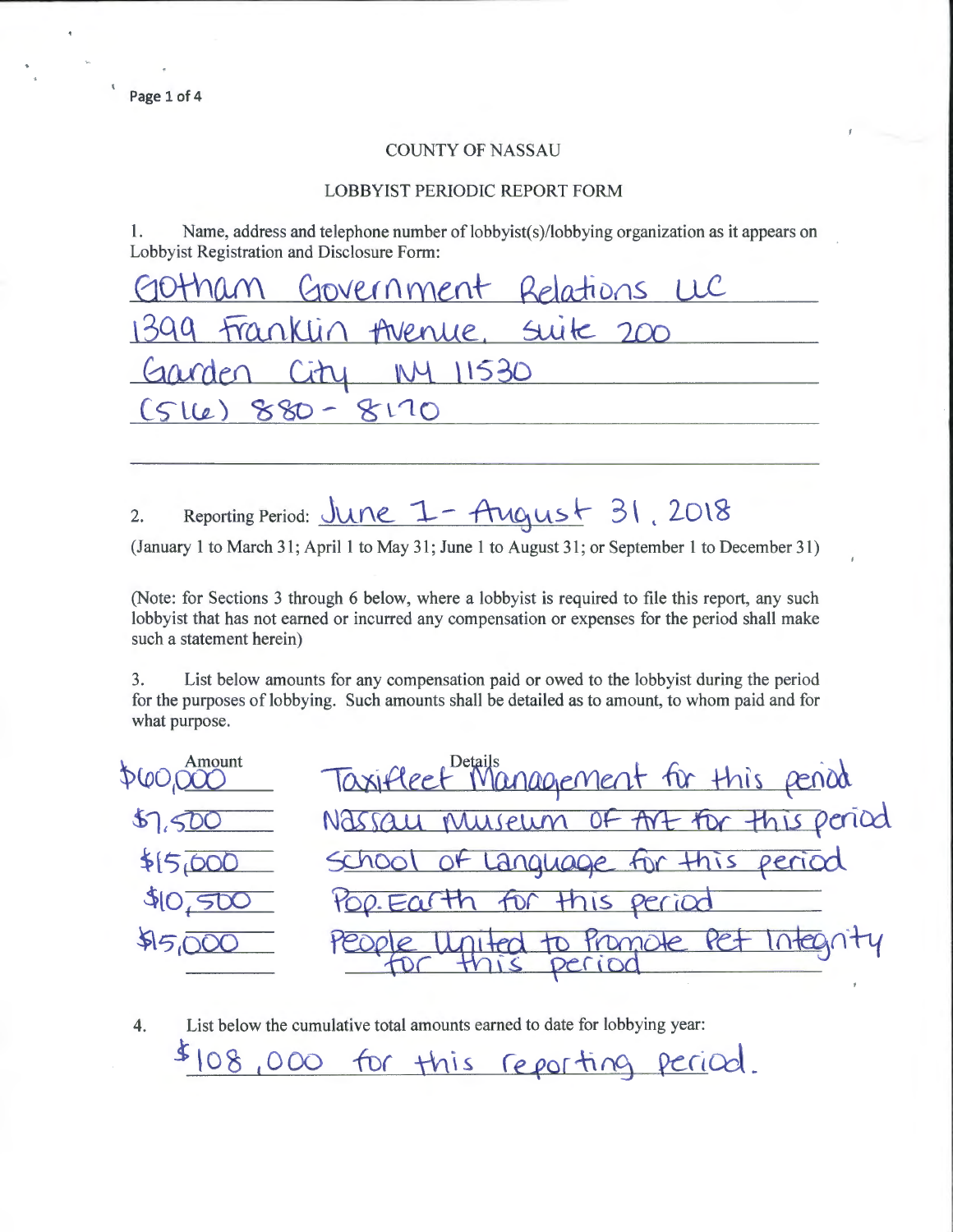Page 2 of 4

5. List below amounts for any expenses expended or incurred by the lobbyist during the period for the purposes of lobbying. Such amounts shall be detailed as to amount, to whom paid and for what purpose.

| Amount | NIA for this period |
|--------|---------------------|
|        |                     |
|        |                     |
|        |                     |
|        |                     |
|        |                     |
|        |                     |
|        |                     |
|        |                     |

6. List below the cumulative total amounts expended to date for lobbying year:

 $N\land A$ 

(In lieu of completing 7 through 10 below, you may attach a copy of your Lobbyist Registration and Disclosure Form, provided the information has not changed.)

7. List whether and where the lobbyist(s)/lobbying organization is registered as a lobbyist (e.g. Nassau County, New York State):

Please see Attached Form

8. Name, address and telephone number of client(s) by whom, or on whose behalf, the lobbyist is retained, employed or designated.

 $\mathbf v$   $\mathbf v$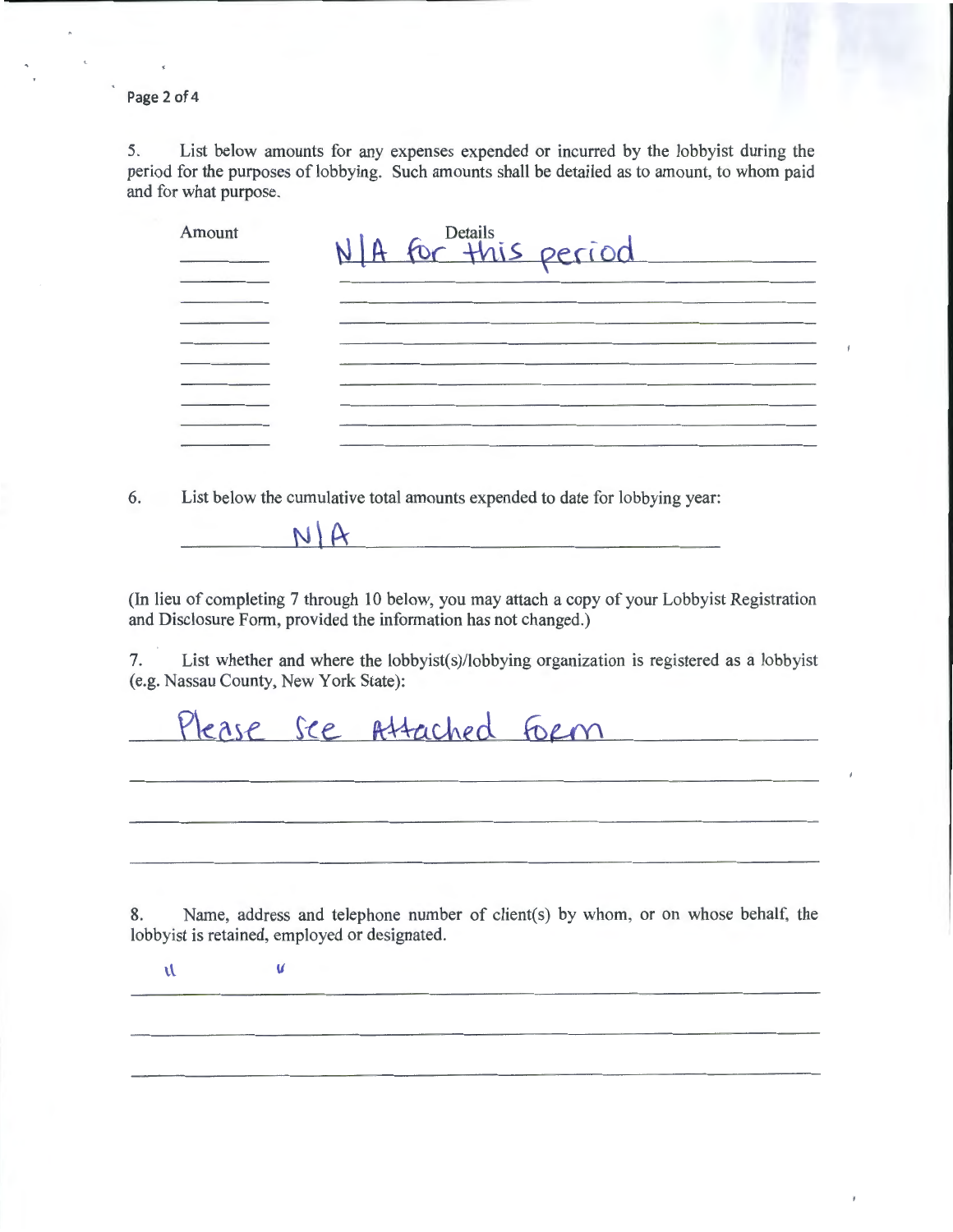| Page 3 of 4 |                                                                                          |                                                                                                                     |
|-------------|------------------------------------------------------------------------------------------|---------------------------------------------------------------------------------------------------------------------|
|             |                                                                                          |                                                                                                                     |
|             |                                                                                          |                                                                                                                     |
|             |                                                                                          |                                                                                                                     |
|             |                                                                                          |                                                                                                                     |
|             |                                                                                          |                                                                                                                     |
|             |                                                                                          |                                                                                                                     |
|             | Describe lobbying activity conducted, or to be conducted, in Nassau County, and identify |                                                                                                                     |
|             | client(s) for each activity listed, during the Reporting Period.<br>$\mathcal{U}$        |                                                                                                                     |
|             |                                                                                          | <u> 1990 - Jan James James Jan James James James James James James James James James James James James James Ja</u> |
|             |                                                                                          |                                                                                                                     |
| u           |                                                                                          |                                                                                                                     |
|             |                                                                                          |                                                                                                                     |
|             |                                                                                          |                                                                                                                     |
| 9.          |                                                                                          |                                                                                                                     |

10. The name of persons, organizations or governmental entities before whom the lobbyist has lobbied during the period.

lobbying activity this period.  $N_{O}$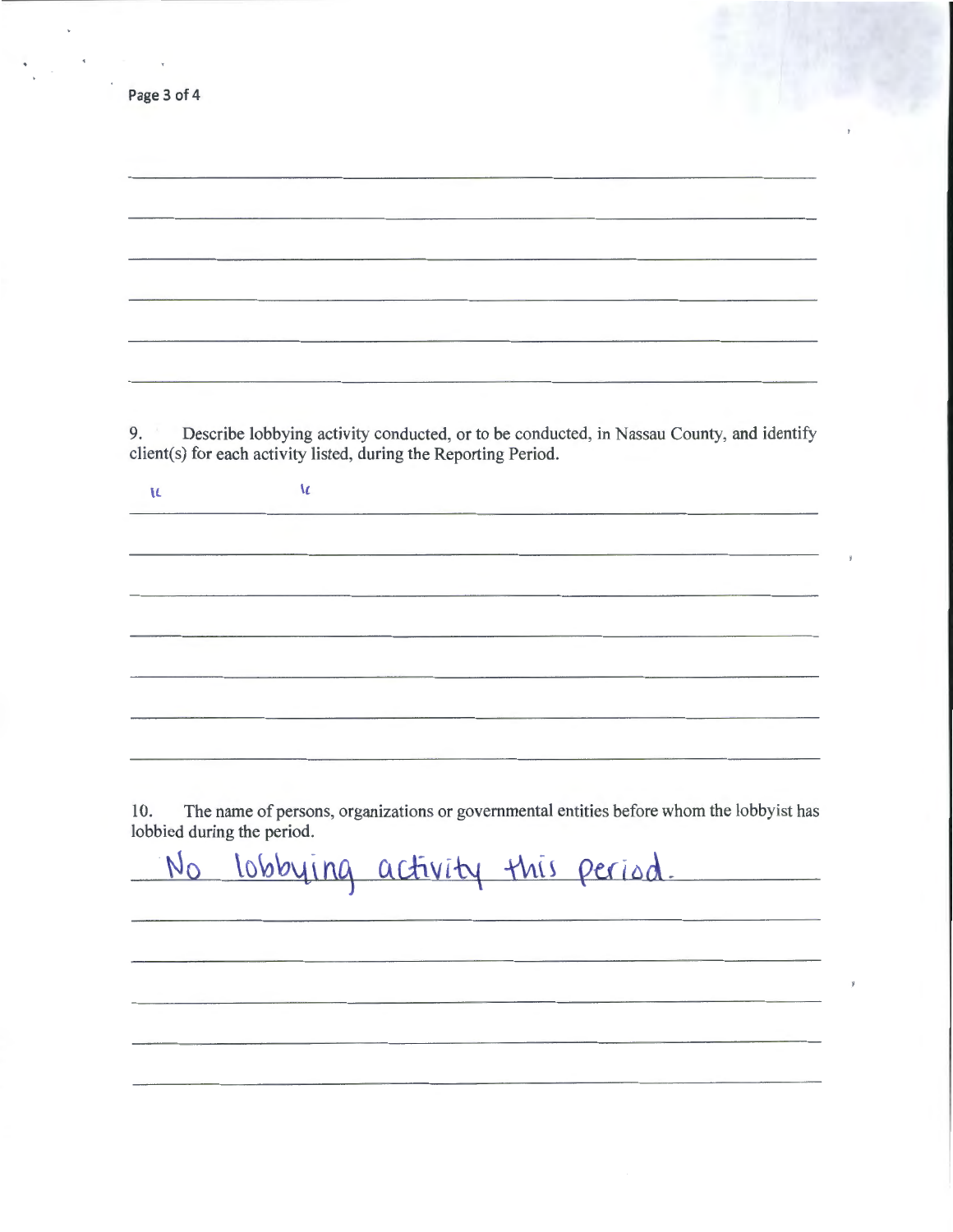Page 4 of 4

NOTARY PUBLIC

I understand that copies of this form will be sent to the Nassau County Department of Information Technology ("IT") to be posted on the County's website.

I also understand that upon termination of retainer, employment or designation I must give written notice to the County Attorney within thirty (30) days of termination.

VERIFICATION: I certify that all statements made on this statement are true, correct and complete to the best of my knowledge and belief and I understand that the willful making of any false statement of material fact herein will subject me to the provisions of law relevant to the making and filing of false instruments and will render such statement null and void.

 $\sqrt{2}$ 

| Dated:                                    |   |     | Signed:<br>Print Name:<br>Title: | G. Giron<br>nint127                                                                                    |
|-------------------------------------------|---|-----|----------------------------------|--------------------------------------------------------------------------------------------------------|
| <b>STATE OF NEW YORK</b>                  |   |     |                                  |                                                                                                        |
| <b>COUNTY OF NASSAU</b>                   |   | SS: |                                  |                                                                                                        |
| Sworn to before me this                   | ∽ |     |                                  |                                                                                                        |
| Day of $\frac{5e^{\alpha+e_m}bc_m}{2e_m}$ |   |     | , 2012.                          | <b>JON SOBEL</b><br>NOTARY PUBLIC-STATE OF NEW YORK<br>No. 02SO6375864<br>Qualified in New York County |
| $\sum_{n=1}^{\infty}$                     |   |     |                                  | My Commission Expires 05-29-2022                                                                       |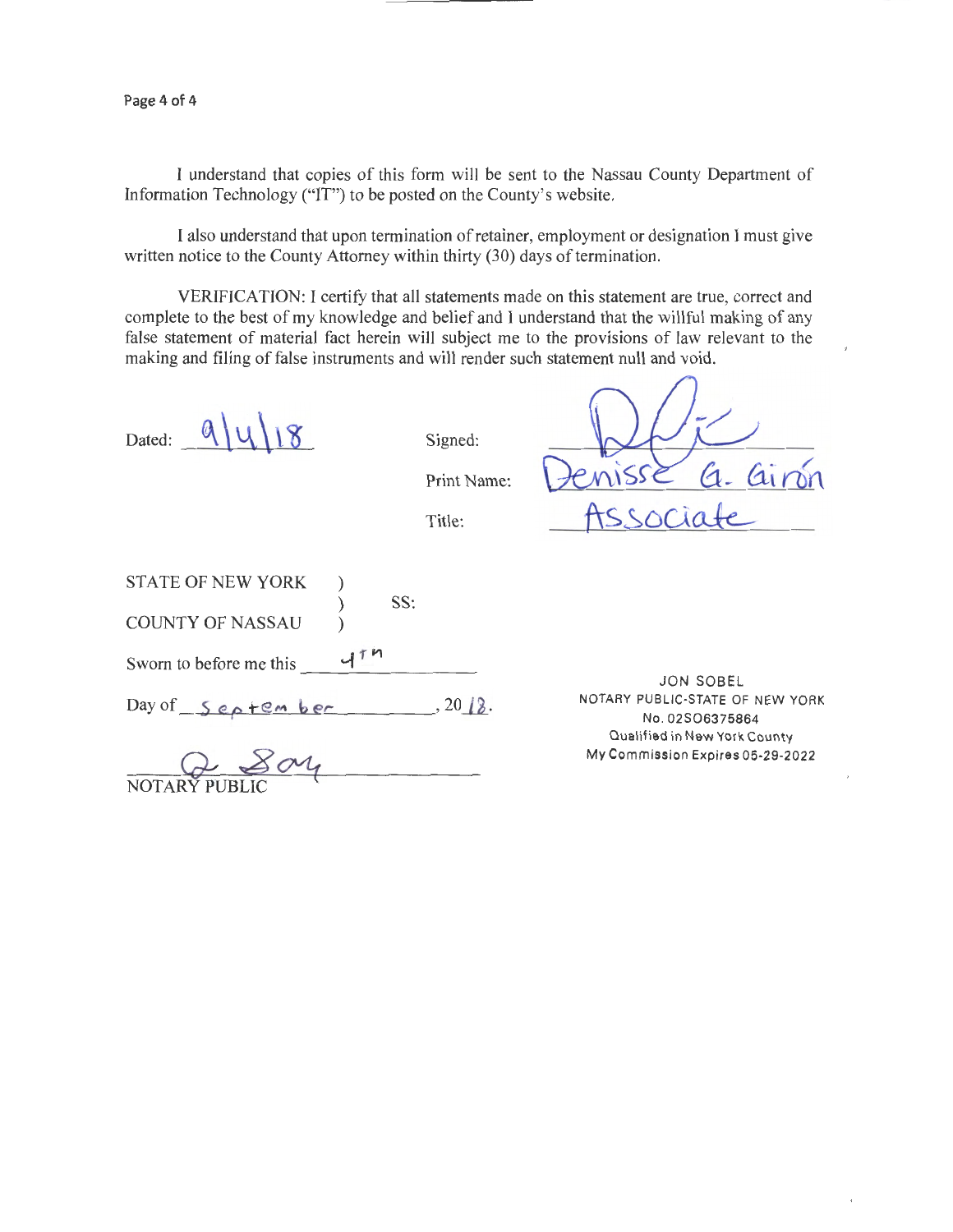

## COUNTY OF NASSAU

## LOBBYIST REGISTRATION AND DISCLOSURE FORM

 $1.$ Name, address and telephone number of lobbyist(s)/lobbying organization. The term "lobbyist" means any and every person or organization retained, employed or designated by any client to influence - or promote a matter before - Nassau County, its agencies, boards, commissions, department heads, legislators or committees, including but not limited to the Open Space and Parks Advisory Committee and Planning Commission. Such matters include, but are not limited to, requests for proposals, development or improvement of real property subject to County regulation, procurements. The term "lobbyist" does not include any officer, director, trustee, employee, counsel or agent of the County of Nassau, or State of New York, when discharging his or her official duties.

Soveenment Relations Suite 200 <u>ch wart</u> man

List whether and where the person/organization is registered as a lobbyist (e.g., Nassau  $2.$ County, New York State):

Nassau County.  $N(\ell_{11})$  $S\tan\theta$  $M(11)$ City Conntu, New Jeesey, Federal

Name, address and telephone number of client(s) by whom, or on whose behalf, the 3. lobbyist is retained, employed or designated:

pp stalled

Rev. 3-2016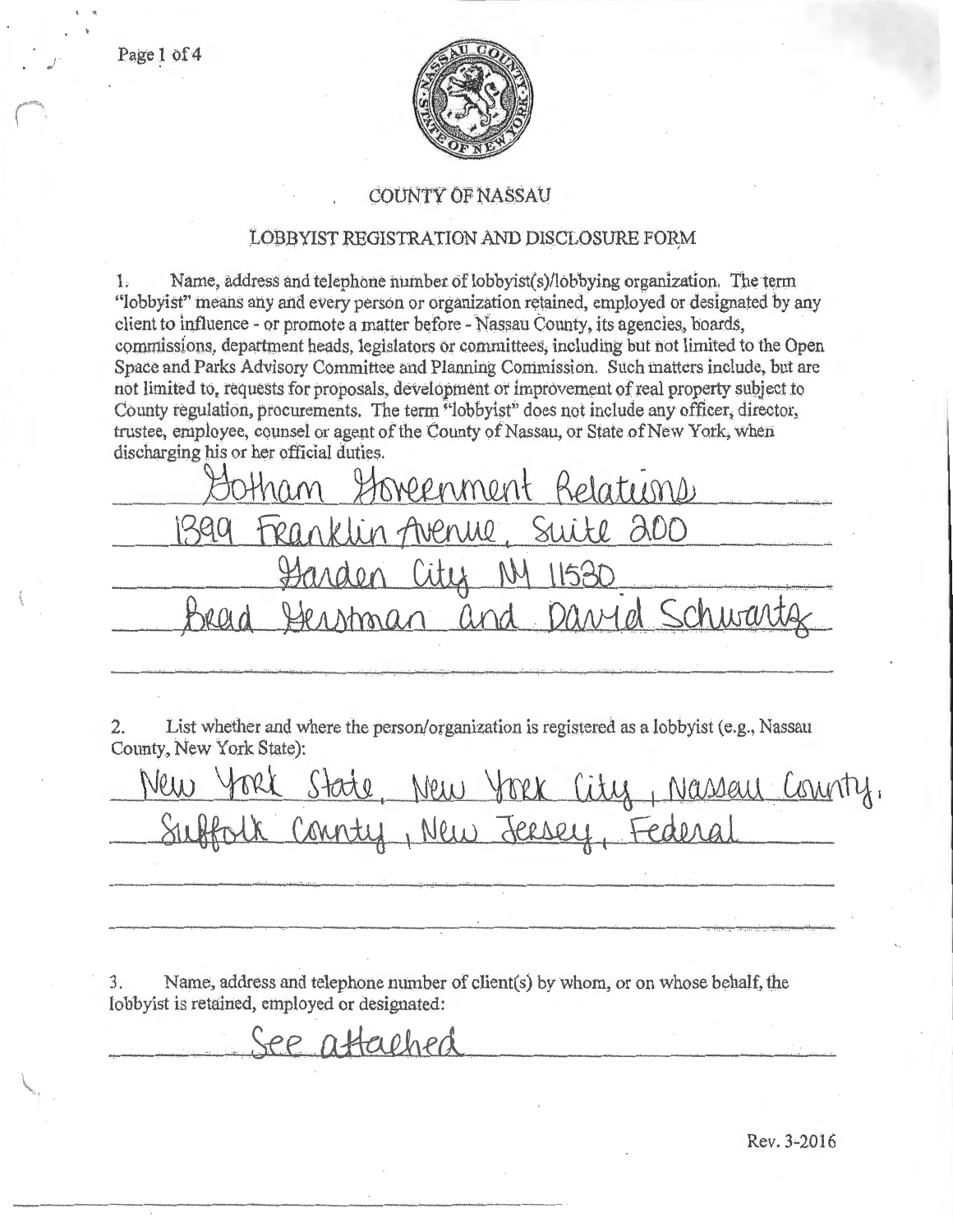$\cdot$   $\cdot$ Page 2 of 4 4. Describe lobbying activity conducted, or to be conducted, in Nassau County, and identify client(s) for each activity listed. See page 4 for a complete description of lobbying activities. PROCurement - Nassau Connty Museum of Aret, School of Language and Communication, Bp Earth Zoning and Planning Commission - 212 Third Street Associates, School of Language -------·----~-- Legiolation - Taxifleet Management, Optotraffic,  $P$  $UOP$ 5. The name of persons, organizations or governmental entities before whom the lobbyist expects to lobby: Nassau County Executive Curran, Nassau Legis lature, Planning Commission ·---------· --·---··--

---------------------·--··-···--·-·-"·'

I

Rev. 3-2016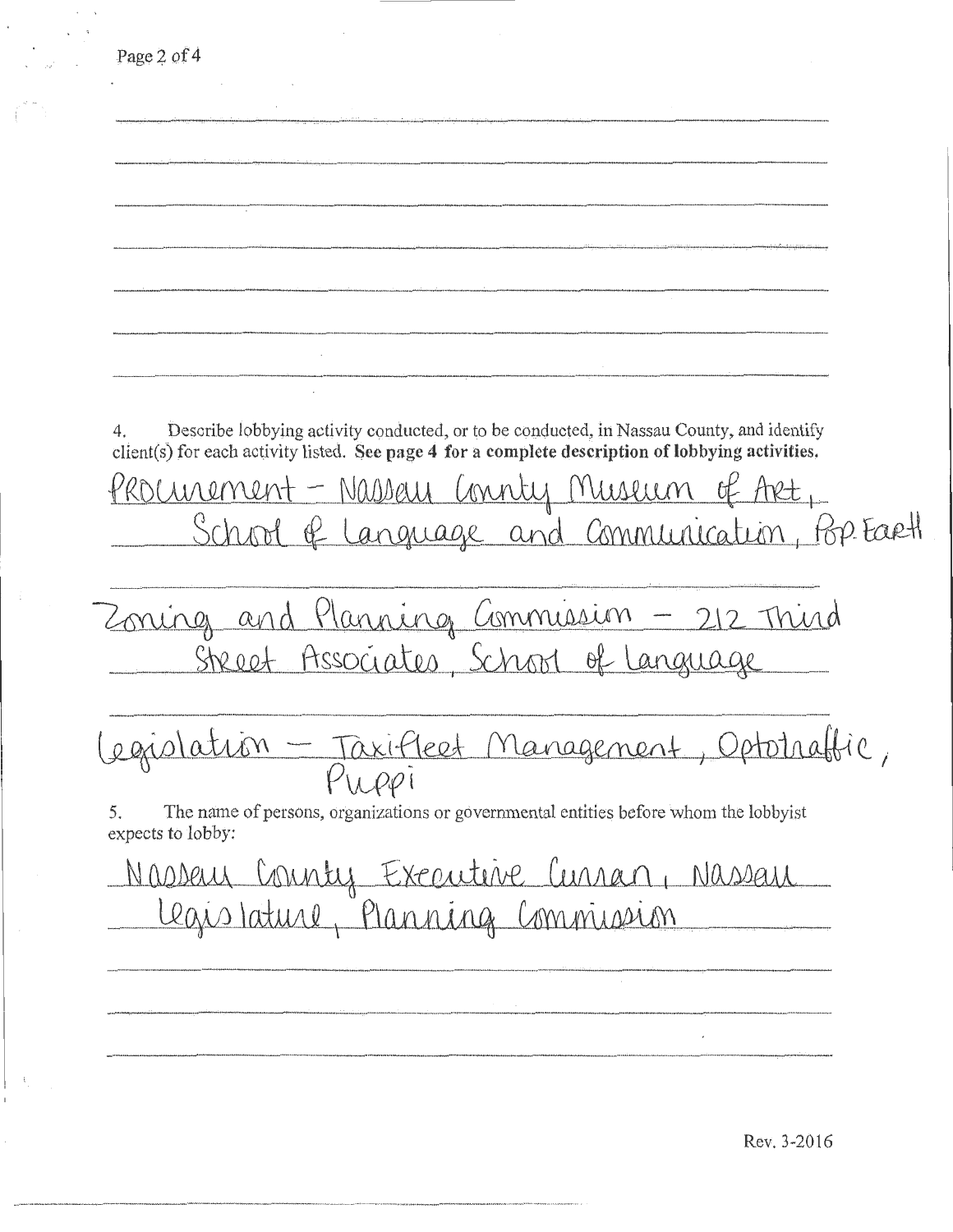6. If such lobby is the retained or employed pursuant to a written agreement of retainer or employment, you must attach a copy of such document; and if agreement of retainer or employment is oral, attach a written statement of the substance thereof. If the written agreement of retainer or employment does not contain a signed authorization from the client by whom you have been authorized to lobby, separately attach such a written authorization from the client.

 $7.$ Within the previous year, has the lobby ist/lobbying organization or any of its corporate officers provided campaign contributions pursuant to the New York State Election Law to the campaign committees of any of the following Nassau County elected officials or to the campaign committees of any candidates for any of the following Nassau County elected offices: the County Executive, the County Clerk, the Comptroller, the District Attorney, or any County Legislator? If yes, to what campaign committee? If none, you must so state:

Executive Laura Currain

I understand that copies of this form will be sent to the Nassau County Department of Information Technology ("IT") to be posted on the County's website.

I also understand that upon termination of retainer, employment or designation I must give written notice to the County Attorney within thirty (30) days of termination.

VERIFICATION: The undersigned affirms and so swears that he/she has read and understood the foregoing statements and they are, to his/her knowledge, true and accurate.

The undersigned further certifies and affirms that the contribution(s) to the campaign committees listed above were made freely and without duress, threat or any promise of a governmental benefit or in exchange for any benefit or remuneration.

Dated:  $1 - 8 - 18$ 

Signed:

Print Name:

Title:

 $4911560$  $(n \nmin$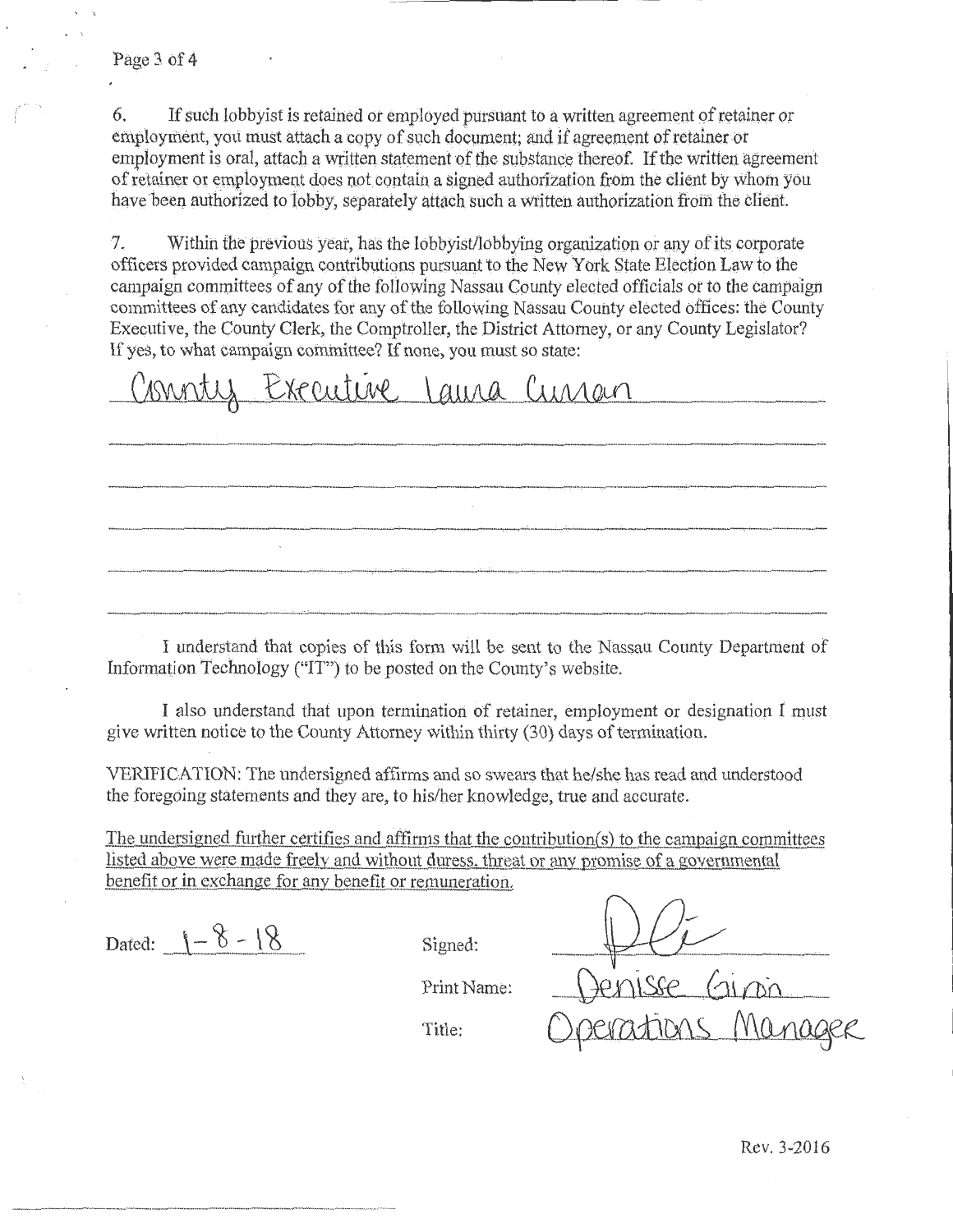The term lobbying shall mean any attempt to influence: any determination made by the Nassau County Legislature, or any member thereof, with respect to the introduction, passage, defeat, or substance of any local legislation or resolution; any determination by the County Executive to support, oppose, approve or disapprove any local legislation or resolution, whether or not such legislation has been introduced in the County Legislature; any determination by an elected County official or an officer or employee of the County with respect to the procurement of goods, services or construction, including the preparation of contract specifications, including by not limited to the preparation of requests for proposals, or solicitation, award or administration of a contract or with respect to the solicitation, award or administration of a grant, loan, or agreement involving the disbursement of public monies; any determination made by the County Executive, County Legislature, or by the County of Nassau, its agencies, boards, commissions, department heads or committees, including but not limited to the Open Space and Parks Advisory Committee, the Planning Commission, with respect to the zoning, use, development or improvement of real property subject to County regulation, or any agencies, boards, commissions, department heads or committees with respect to requests for proposals, bidding, procurement or contracting for services for the County; any determination made by an elected county official or an officer or employee of the county with respect to the terms of the acquisition or disposition by the county of any interest in real property, with respect to a license or permit for the use of real property of or by the county, or with respect to a franchise, concession or revocable consent; the proposal, adoption, amendment or rejection by an agency of any rule having the force and effect of law; the decision to hold, timing or outcome of any rate making proceeding before an agency; the agenda or any determination of a board or commission; any determination regarding the calendaring or scope of any legislature oversight hearing; the issuance, repeal, modification or substance of a County Executive Order; or any determination made by an elected county official or an officer or employee of the county to support or oppose any state or federal legislation, rule or regulation, including any determination made to support or oppose that is contingent on any amendment of such legislation, rule or regulation, whether or not such legislation has been formally introduced and whether or not such rule or regulation has been formally proposed.

The term "lobbying" or "lobbying activities" does not include: Persons engaged in drafting legislation, rules, regulations or rates; persons advising clients and rendering opinions on proposed legislation, rules, regulations or rates, where such professional services are not otherwise connected with legislative or executive action on such legislation or administrative action on such rules, regulations or rates; newspapers and other periodicals and radio and television stations and owners and employees thereof, provided that their activities in connection with proposed legislation, rules, regulations or rates are limited to the publication or broadcast of news items, editorials or other comment, or paid advertisements; persons who participate as witnesses, attorneys or other representatives in public rule-making or rate-making proceedings of a County agency, with respect to all participation by such persons which is part of the public record thereof and all preparation by such persons for such participation; persons who attempt to influence a County agency in an adjudicatory proceeding, as defined by § 102 of the New York State Administrative Procedure Act.